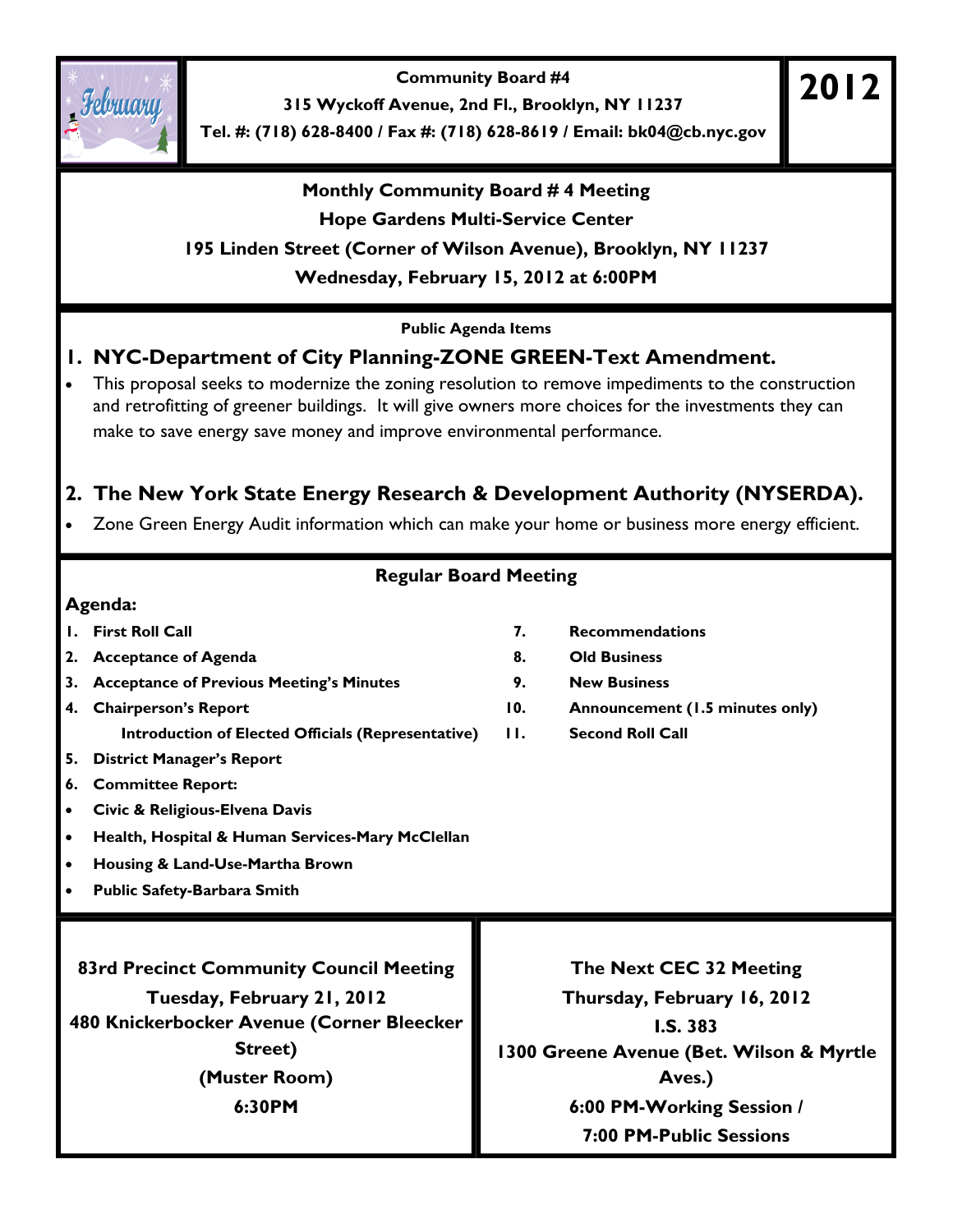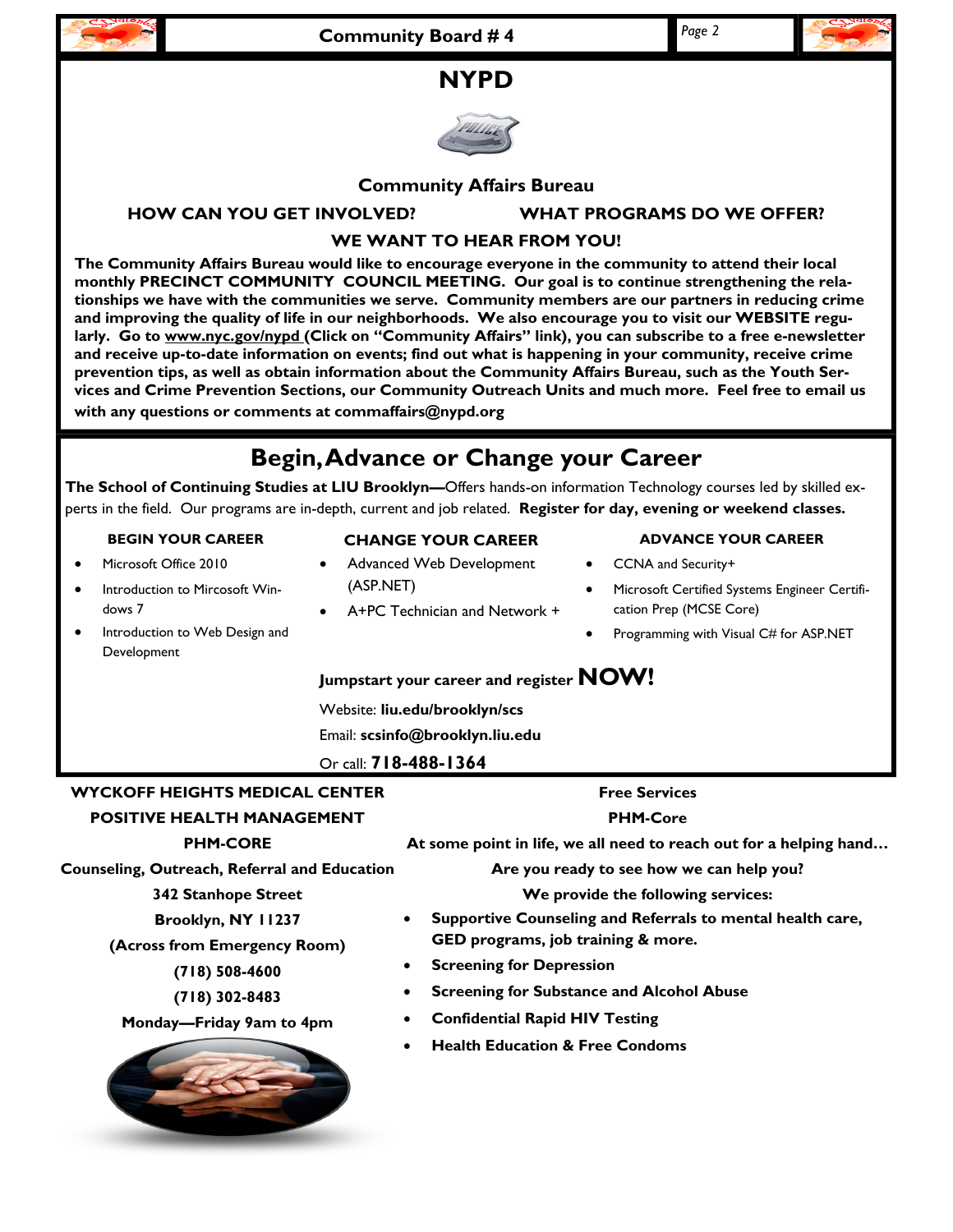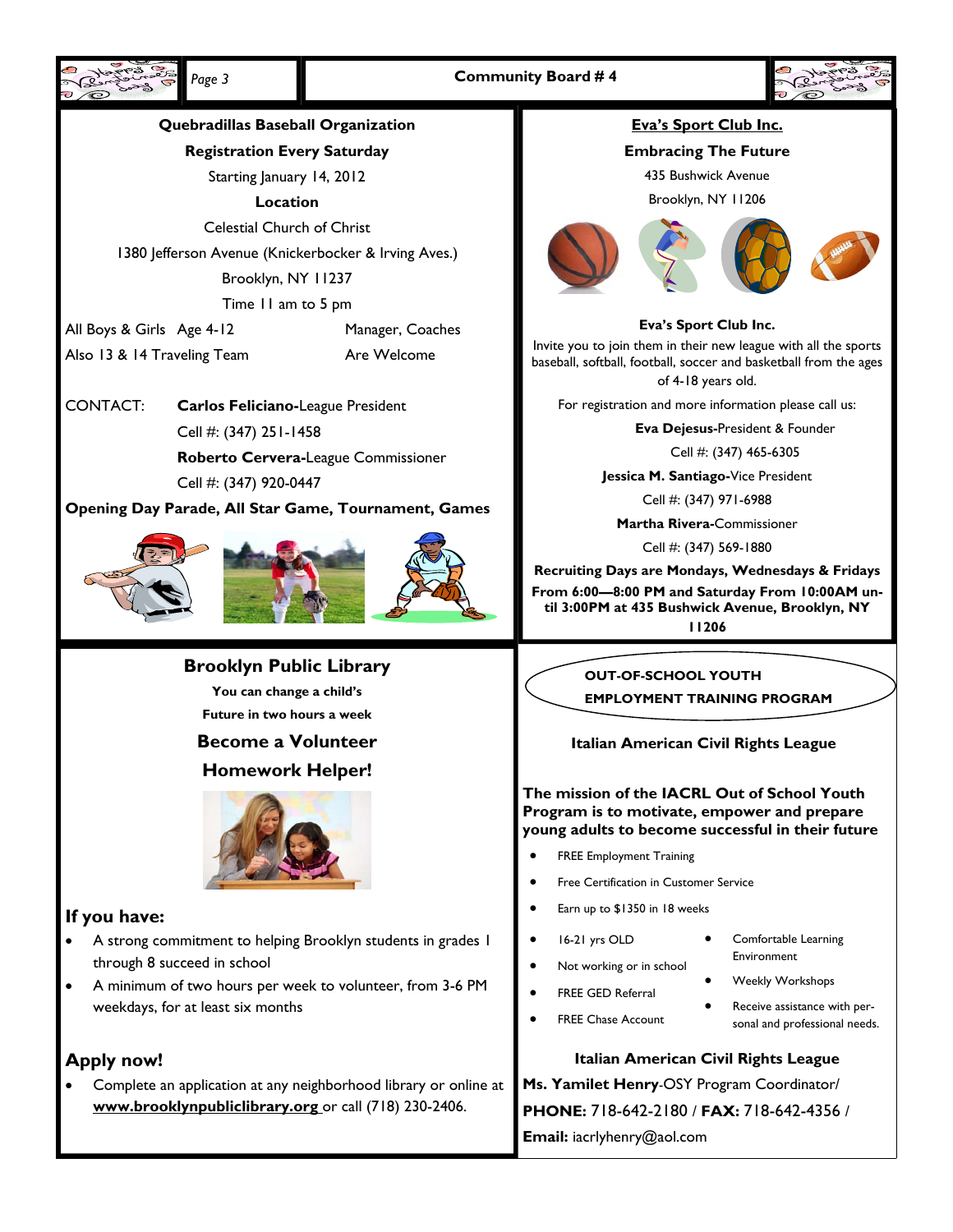



#### **Community Tax Aid, Inc.**

Box 1040, Cathedral Station, New York, New York 10025

On the Web: **www.communitytaxaidnyc.org**

**Phone: 1-646-200-5080** 

#### **To: COMMUNITY LEADERS AND COMMUNITY ORGANIZATIONS.**

#### **RE: FREE TAX HELP BY EXPERIENCED PREPARERS AVAILABLE TO THE PUBLIC**

WE NEED YOUR HELP TO GET THE WORD OUT TO YOUR COMMUNITY.

Community Tax Aid, Inc. (**CTA**) provides free tax preparation for New York City's low income taxpayers. Many of the individuals and families we help face special tax problems and do not receive the refunds they deserve unless they file. The NYC School Tax Credit is available to every NYC resident who is not a dependent on someone else's tax return. So every individual or family living in NYC should file a return. The credit is \$62.50 for an individual and \$125 for a married couple filing jointly or a family. CTA will prepare returns for 2008, 2009 and 2010 as well as for the current year, 2011.

CTR has offered this service since 1969. Our organization is an all volunteer program utilizing fully trained professionals, includ-

ing CPAs and attorneys.

For your convenience please go to the website listed above which will give you the requirements and the times and locations where we will be available.